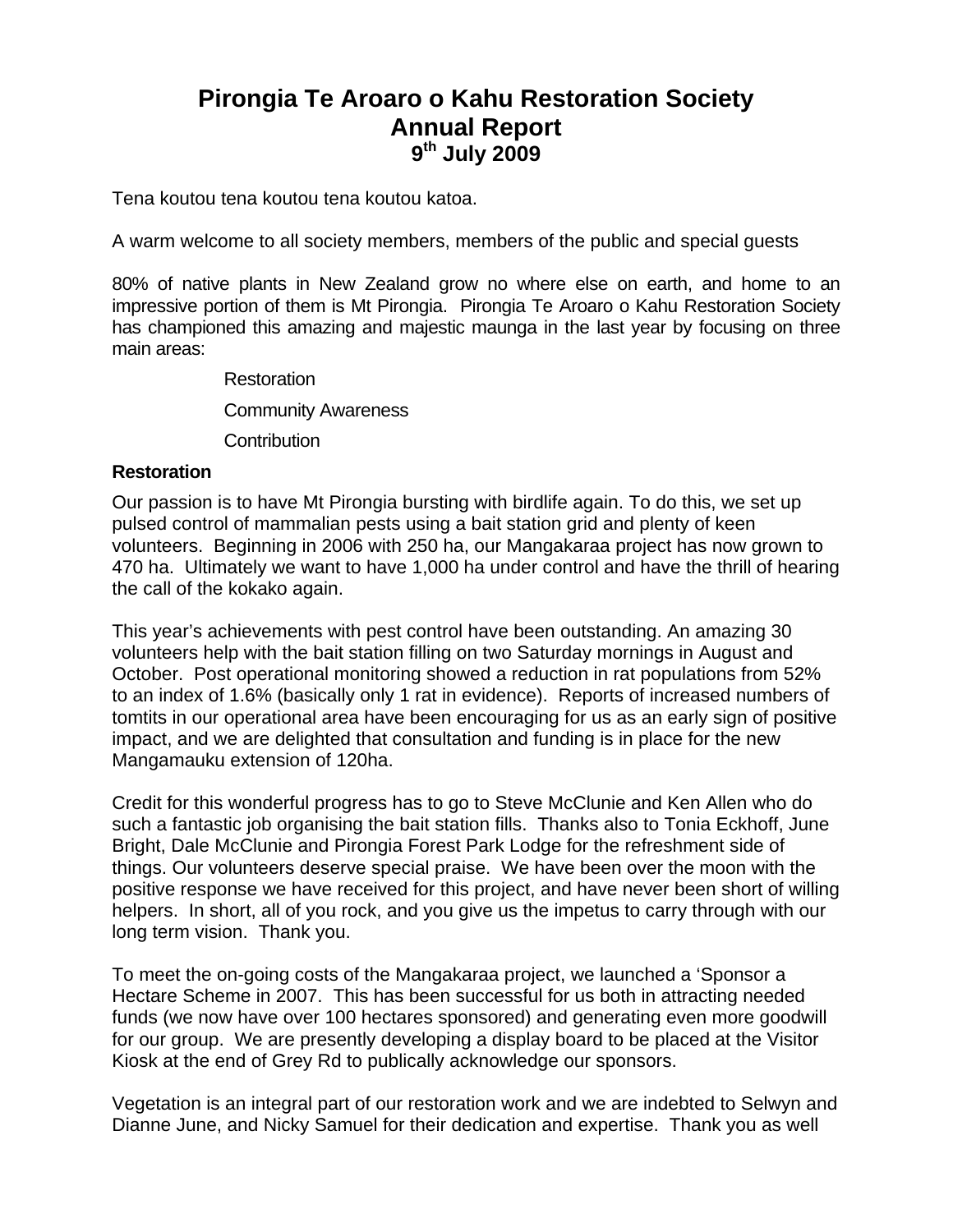for taking on our Northern Rata replanting proposal, to ensure this iconic tree continues to grace the slopes of Mt Pirongia.

An exciting development for our group is the chance to protect native bats in association with Meridian Energy. A survey was undertaken in April and the presence of bats within our Mangakaraa project confirmed. We will be meeting with Meridian Energy and the Department of Conservation in the near future to discuss further details. I would like to thank Kessels Associates for offering expert assistance if required and Annette Vickers for helping with the survey work.

### **Community Awareness**

Community awareness is another key role of our group and one of the main ways we do this is through the Mt Pirongia Art Awards. This was the fourth consecutive year we held the Awards, in conjunction with Te Awamutu SCREAM festival and funding from Creative New Zealand. We use this event as a way to promote our society's activities, while providing an opportunity for the exhibition of the rich artistic talent from our area. Categories included two-dimensional art and creative possum fur and fibre. We had a fabulous range of entries for the Awards, with artists contributing from as far away as Auckland and Invercargill. The response from the children was overwhelming, with 50 entries received from them including some outstanding woven entries from Te Pahu School. The staging of this event takes a huge effort and I would like to thank especially Tui Allen, our voluntary webmaster, who painstakingly photographs and loads the entries on to our website, and Sally Uerata who puts in the hours doing desk duty at the Pirongia exhibition.

We are also involved with guided walks on Mt Pirongia, through the North King Country Summer Nature Programme, dealing with environmental care and medicinal uses of native plants, and the Stream to Summit Promotion with DoC and Sport Waikato. Other opportunities to share our passion for the mountain and the care of its ecosystems are Pirongia Craft Day and presentations to schools and clubs such as Lions and BPW. Linda Daly, Nicky Samuel, June Bright and Tonia Eckhoff have all been star players. Thank you.

### **Contribution**

Our society has an environmental activity centre project which we have worked on progressing this year by identifying possible permanent sites within Pirongia Village and liaising with Waipa District Council and community groups. Our vision is to establish a centre using a heritage building treasured by the local community, which will provide environmental education and resources for locals, visitors, businesses and tourists. It has taken a huge effort to get Council to agree that Section 550 can be made available for this purpose, and we are immensely grateful to all those who have worked with us especially Sabina Owen, Ros Empson and Gavin Dalziel. Vic Hopkirk has also been a wonderful asset to our group, volunteering his time and expertise in the upkeep of the building.

Our connection with non-toxic pest control methods has continued with the method being tabled in Parliament, a trial being conducted and preliminary outcomes looking promising, and a community car pool scheme for Pirongia was also initiated.